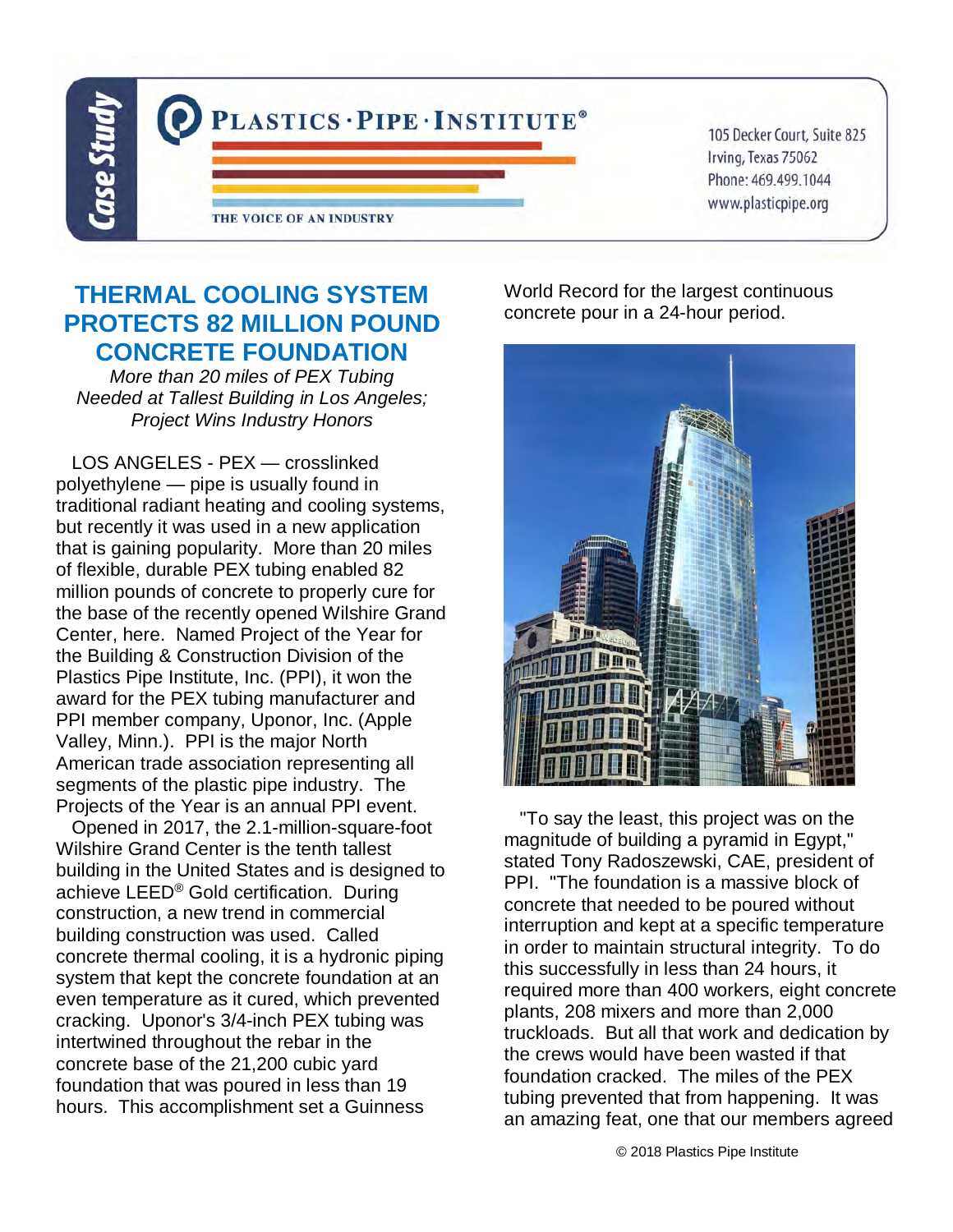

should be recognized as the Project of the Year." Radoszewski and the division's director of engineering, Lance MacNevin, P. Eng., presented the award to Uponor during the association's annual membership meeting in May at the Coeur d'Alene Resort in Idaho.



 The slab, 84 feet below street level, is 17 feet 7 inches deep. As concrete cures it becomes exothermic, releasing energy and heating up. The PEX tubing system was designed to draw off that heat by circulating 40,000 gallons of water chilled to 40 degrees F. The water ran through the system and was monitored by 24 sensors for two weeks. Afterwards, the tubing was filled with grout and remained in the slab.

 More than 100,000 feet of Uponor's ¾" PEX tubing helped cool the concrete as it cured. It was critical for the temperature of the curing concrete to be kept below 160 degrees F. The tubing, which was spaced at six inches on center, dropped down 18 feet from the HDPE supply header and looped back up.

 According to Mike Martin, piping department manager of Couts Heating and Cooling, Inc. (Corona, Calif.), the installing contractor for the tubing cooling system, PEX was the ideal product for the application due to the pipe's durability and fast installation.

 "The lighter weight of PEX made it easier to move around the jobsite," he explained, "and its extreme flexibility made it fast and easy to install around the rebar in the base of the structure. Also, PEX is very forgiving — the installers were walking on it and dumping concrete on it, and it never damaged the pipe. Plus, any kinks in the pipe were easily repaired with a quick shot of heat from a heat gun, which is a big advantage for certain PEX tubing. This eliminated the need to add in couplings in the slab. Additionally, because PEX is available in long, continuous coil lengths up to 1,000 feet, it made the installation much quicker as installers didn't have to stop to make connections. The longer coil lengths also minimized scrap waste on the jobsite."



© 2018 Plastics Pipe Institute